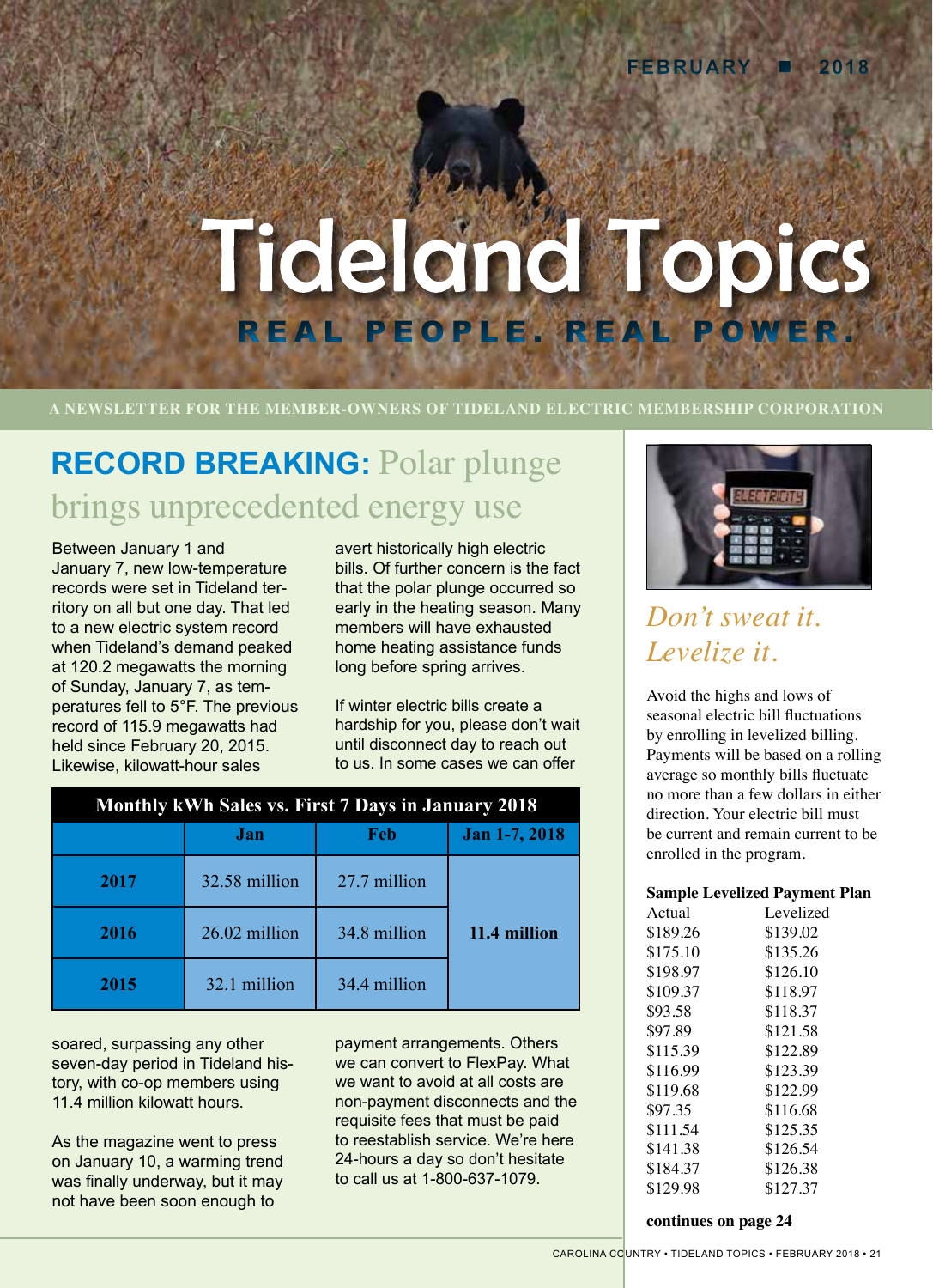

**Right-of-Way Maintenance** 

In February, Lucas Tree Experts will be finishing trimming out the Blounts Creek circuit before moving on to the Lowland circuit along Hwy. 306, Rowe Rd and Idalia Rd. One Lucas crew will also continue to work at

**Update**

Ocracoke.

Mowing crews will in Pamlico County mowing along Straight, Kershaw and Janerio roads.

Please lend your full support to our tree trimming efforts. Trees are the number one cause of

outages.

# *Message to our Member-Owners: There is some good news*

It may get lost in translation, but the coop was able to provide some measure of relief for members in January as it pertained to the wholesale power cost adjustment (WPCA). And the news is likely to improve in February and March.

As you may recall, the co-op experienced an unprecedented 52-month streak of WPCA credits that helped lower bills. That changed in April 2017 when we had to implement WPCA charges. Conservatively, we believed those charges would remain in affect 18 to 24 months. From June to November 2017 we billed an extra three-fourths of a cent per kilowatt hour (kWh). Then it dropped to half a cent per kWh in December, followed by an additional 50% reduction in January to just 0.25¢. At press time we anticipated another 50% reduction in the WPCA for February, which would bring it to a factor of 0.125¢ per kWh. And if our prognosticating is better than your average groundhog, we believe we may celebrate spring's arrival with a zeroed out WPCA.

When the general trajectory of your electric bill is up due to arctic weather, a decrease in the WPCA may seem like cold comfort. But in the first seven days of January, when we sold 11.4 million kWh, the WPCA decline since its peak in November saved members \$56,886.

**By Paul Spruill** General Manager & CEO

For the individual member that's a savings of \$5.00 for every 1,000 kilowatt hours billed in January.

That being said, our most lucrative energy-savings opportunities are always rooted in energy efficiency and conservation and we're here to help you with that. The online member portal is chock full of information specific to your account and how your household uses energy. And signing up for our free high energy use text or email alerts is the best insurance policy you have against a runaway bill.

We have HVAC and water heater rebates as well as incentives for new Energy Star manufactured homes. Credit worthy members may also qualify for a 5% interest loan to finance energy improvements. Visit www.tidelandemc. com to learn more or give us a call at 1-800-637-1079.

## **Director district map**

Tideland EMC members are represented by directors from 10 geographical districts as depicted in the map to the right. Directors are elected to a three-year term of service on a rotating basis.

A more detailed map of the director districts including a description of all district boundaries can be found on the co-op's website: www.tidelandemc.com/ news-info/about-the-co-op/ annual-meeting.

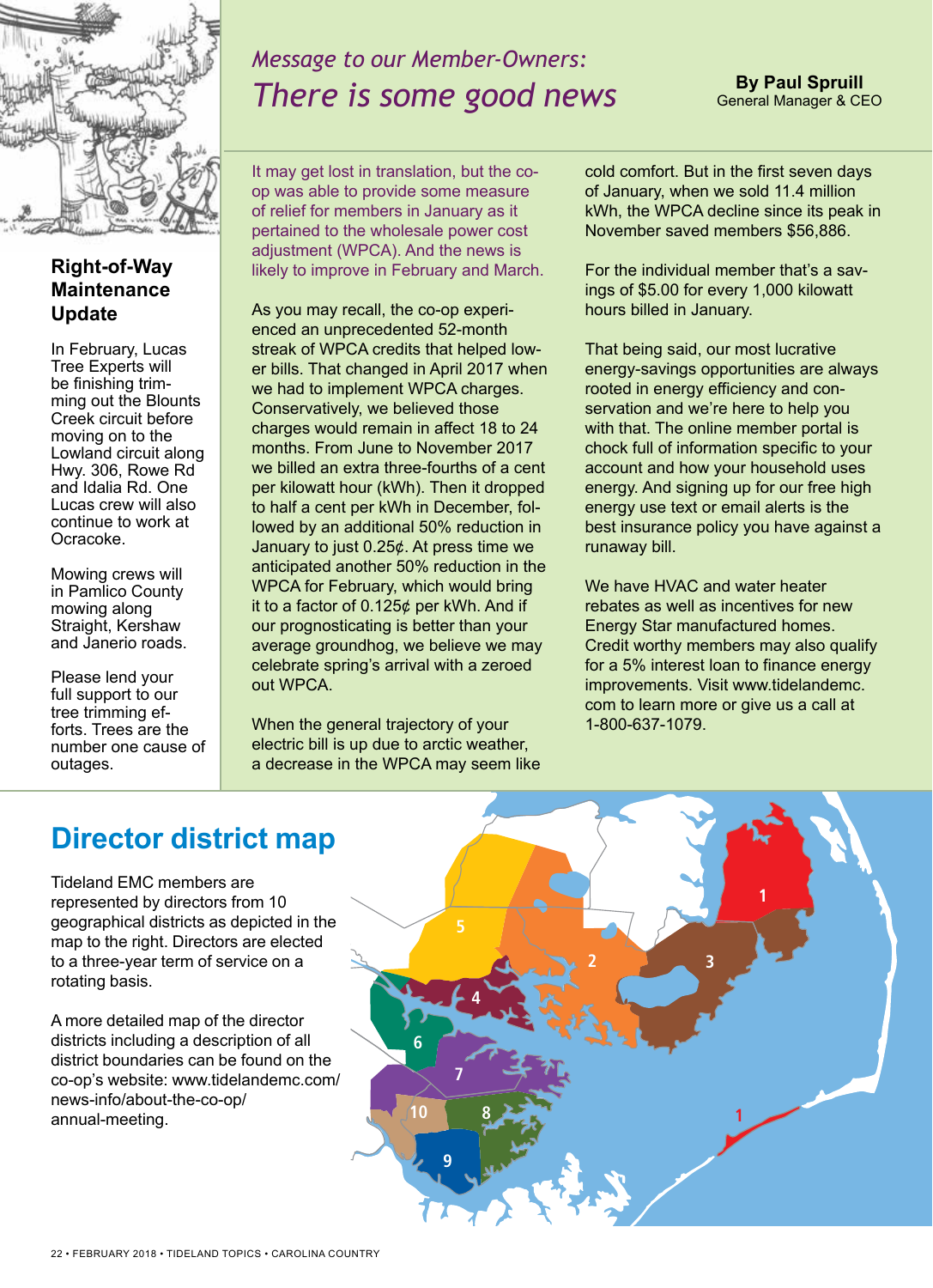## **Director nominations underway**

It is once again time to nominate candidates for Tideland's annual director elections. The nominating committee will meet in Pantego on Wednesday, February 7, 2018, to consider candidates for districts 4, 5, 6 and 8, currently represented by Charles Slade, Paul Sasnett, Wayne Sawyer and Clifton Paul, respectively. Interested candidates should contact a member of the nominating committee prior to the meeting. The committee's nominees will be posted at all Tideland offices on February 8, 2018.

Nominations can also be made by submitting a petition signed by 50 co-op members no later than February 19, 2018.The last day to introduce new business via petition is April 10, 2018. The annual meeting of members will be held at Beaufort County Community College on Thursday, May 10, 2018.

### **DIRECTOR QUALIFICATIONS**

The following guidelines are excerpted from Board Policy No. 302 and Bylaw 4.02 to ensure quality representation.

### **Legal & Personal Requirements**

1. A Tideland member & bonafide resident of the directorial district.

2. A member no less than 2 years on the date of election.

3. Willing to promote & protect the co-op's interests.

4. Able to impartially represent the entire co-op membership.

### **2018 Nominating Committee**

**District 1:**  Vincent O'Neal PO Box 74 Ocracoke, NC 27960

**District 2:** Louie Hubers 7533 NC Hwy 45 N Belhaven, NC 27810

**District 3:** Brandon Marshall 33239 US Hwy 264 Engelhard, NC 27824 **District 4:** Kenneth E. Windley 29 Fantasy Island Rd. Belhaven, NC 27810

**District 5:** Horace Waters 8098 Slatestone Rd Washington, NC 27889

**District 6:** Walter D. Martin 275 Whitehurst Rd. Blounts Creek, NC 27814

**District 7:** Harry Nesbit 409 Bergin Rd. Aurora, NC 27806

5. Willing to regularly attend board meetings. 6. May not be a close relative of an existing director or employee.

7. Is not employed by or financially interested in a competing enterprise.

8. Was not previously employed by TEMC, any other utility/energy company, or any entity which substantially rendered services to a utility/energy company.

### **Aspects of Service**

1. Put forth the effort to understand the co-op and provide sound judgement to reach decisions.

2. Respect official decisions made by a majority of the board.

3. Objectively evaluate questions and problems facing TEMC.

### **Points to Consider**

1. Has the member demonstrated sound business judgement?

2. Has the member shown a capacity for leadership & a reputation for honesty & integrity?

3. Has the member shown a capacity for working well with others?

4. What problems might hinder the nominee's success?

For more information or to determine which district you reside in, call annual meeting coordinator Myra Beasley at 252-943-3046, ext. 1125, or 1-800-637-1079.

> **District 8:** Vincent Sevenski 325 Harper Rd Bayboro, NC 28515

**District 9:** Buck H. Jones 35 Roland Rd Arapahoe, NC 28510

**District 10:** John Mitchell 1209 Santa Lucia Dr New Bern, NC 28560

*Credentials & Election Committee roster next page* 

# ASY WAY<br>O REDUC<br>NTER BIL **EASY WAYS TO REDUCE WINTER BILLS**

**1.** Close dampers when your fireplace isn't in use

Consider the purchase of a chimney balloon to get a more airtight seal

**2.** Close crawlspace vents during winter

**3.** Remove window air conditioning units so you can securely close windows to reduce drafts

**4.** Keep your winter thermostat at or below 68°

Every degree higher increases heating costs  $3 - 5%$ 

**5.** Change your HVAC system filters monthly and avoid the use of pleated filters unless your HVAC system is specifically designed for high filtration products